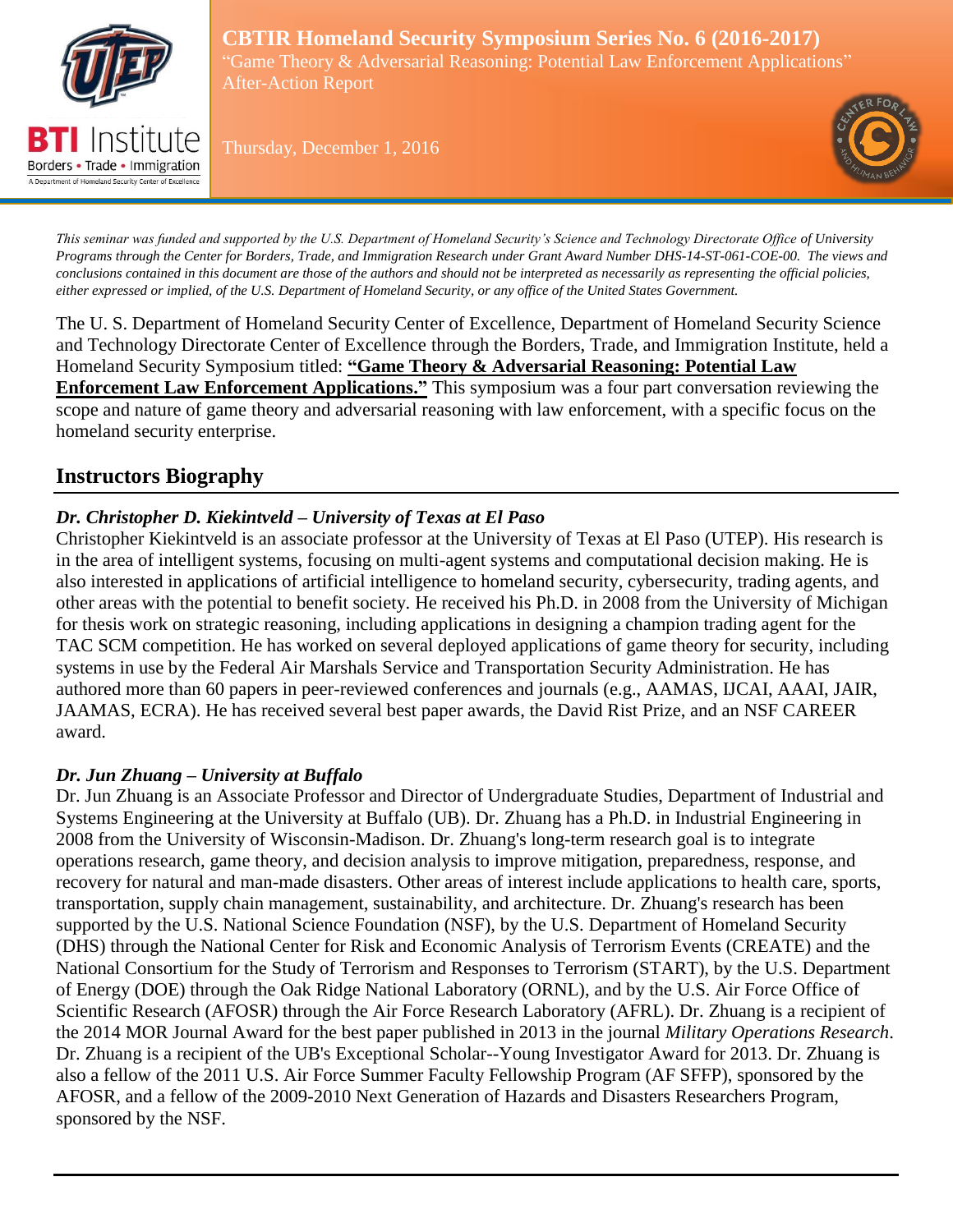#### *Dr. Arunesh Sinha – University of Michigan*

Dr. Arunesh Sinha is an Assistant Research Scientist in the Computer Science and Engineering Department at the University of Michigan. He received his Ph.D. from Carnegie Mellon University (CMU) and obtained his undergraduate degree in Electrical Engineering from IIT Kharagpur in India. He has industry research experience in the form of internships at Microsoft Research, Redmond and Intel Labs, Hillsboro. Dr. Sinha has conducted research at the intersection of security, machine learning and game theory. His interests lie in the theoretical aspects of multi-agent interaction, machine learning, security and privacy, along with an emphasis on the real-world applicability of the theoretical models. He was awarded the Bertucci fellowship at CMU for his innovative research. Dr. Sinha is the chair of two of the leading workshops at the intersection of Artificial Intelligence and computer security: AISec and AICS. Dr. Sinha's work has provided novel approaches to solve the optimization problem used in computing Stackelberg equilibrium in security games. This approach has solved large scale security games, where prior methods such as column generation completely fail to scale up. This innovative approach is being used in an airport screening application by TSA (called the DARMS project). Dr. Sinha has also provided mathematical foundations for the use of learning in security games, revealing the circumstances in which the composition of learning and optimization leads to sub-optimal outputs.

# **Topics Covered**

- 1. Introduction to the research
- 2. Dr. Kiekintveld- Modeling Decision as Games
- 3. Dr. Zhuang- Gamer Theory and Homeland Security
- 4. Dr. Sinha- Applications of Security Games
- 5. Dr. Kiekintveld- Towards Richer Game Models

# **Analysis of Symposium Feedback**

The symposium was well-attended with a total of:

- **68 Confirmed RSVPs**
- 56 Attendees (Approximately **82%** of RSVP total)

A total of 10 government agencies organization was represented by the symposium attendees. Attendees from El Paso, TX, U.S. Army Research Laboratory, and White Sands Missile Range, NM, attended this event. The symposium reviewed the scope and nature of game theory and adversarial reasoning within law enforcement, with a specific focus on the homeland security enterprise. The following table displays each of the agencies/organizations with the total number of representatives in attendance.

| <b>Federal Agencies</b>                         |                | <b>State Agencies</b>               |                |
|-------------------------------------------------|----------------|-------------------------------------|----------------|
| <b>ICE Enforcement &amp; Removal Operations</b> | 10             | <b>UTEP</b>                         |                |
| <b>CBP</b> - Office of Border Patrol            | 20             |                                     |                |
| <b>US Army Research Laboratory</b>              | 5              | Total                               |                |
| <b>FBI</b>                                      | $\overline{4}$ | <b>Local Agencies</b>               |                |
| DoD                                             | 1              | El Paso Police Department           | $\overline{4}$ |
| <b>DEA</b>                                      | 2              | El Paso County Sheriff's Department | 8              |
| <b>Homeland Security Investigations</b>         |                | Total                               | 12             |
| Total                                           | 43             |                                     |                |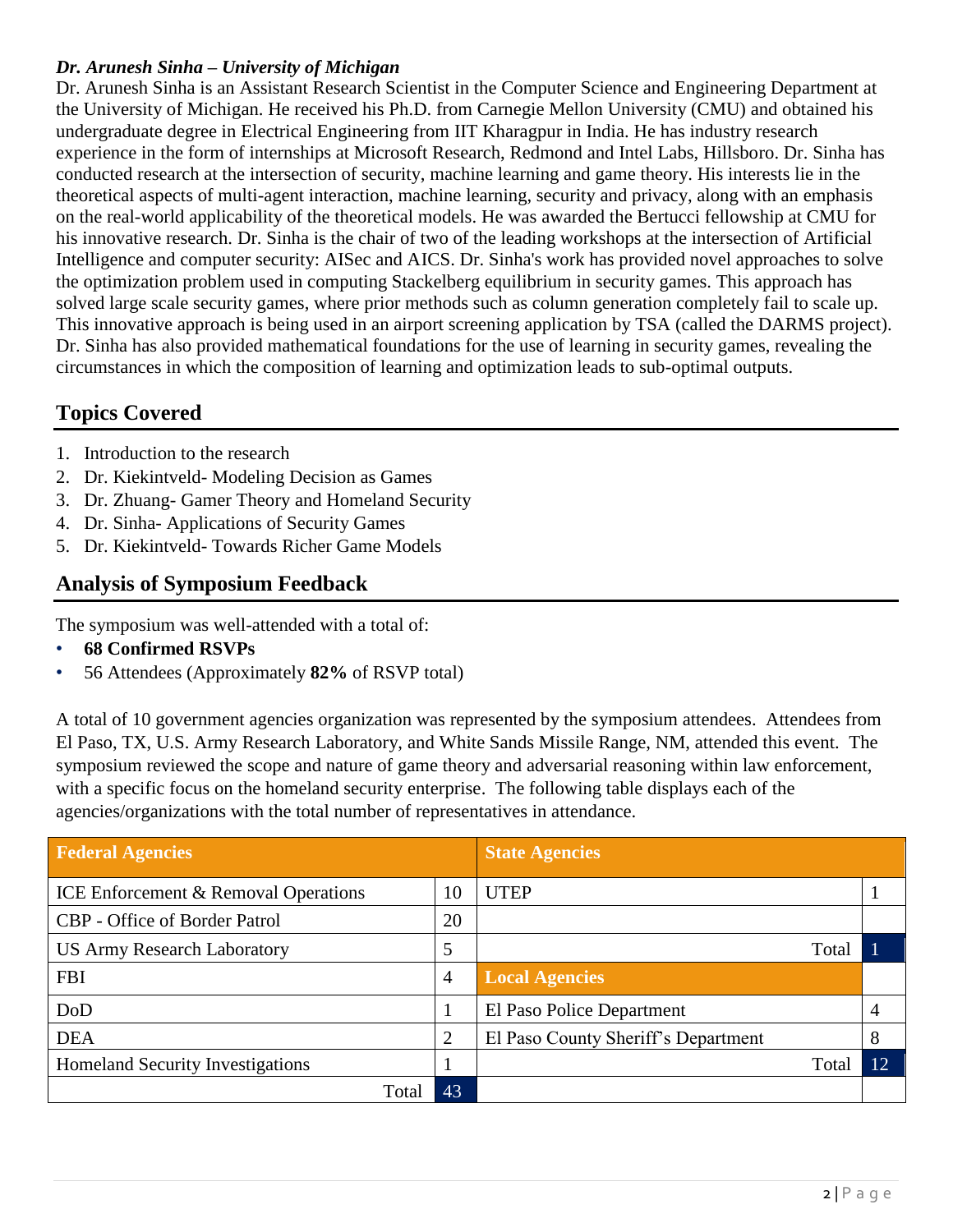

Every attendee was asked to fill out a symposium evaluation. A total of 49 surveys (**88% of total attendees**) were submitted. Overall, the assessment feedback was overwhelmingly positive (listed percentages are the sum of both the *"agree"* and *"strongly agree"* percentages):

| The seminar met my expectations                                                              |  |
|----------------------------------------------------------------------------------------------|--|
| The overall topics covered in this seminar were relevant and useful to my current assignment |  |
| The seminar description accurately described the seminar content                             |  |
| The seminar increased my knowledge of the subject matter                                     |  |
| The seminar increased my <b>interest</b> of the subject matter                               |  |
| The overall quality of this seminar was excellent                                            |  |
| The instructors' presentation style was effective                                            |  |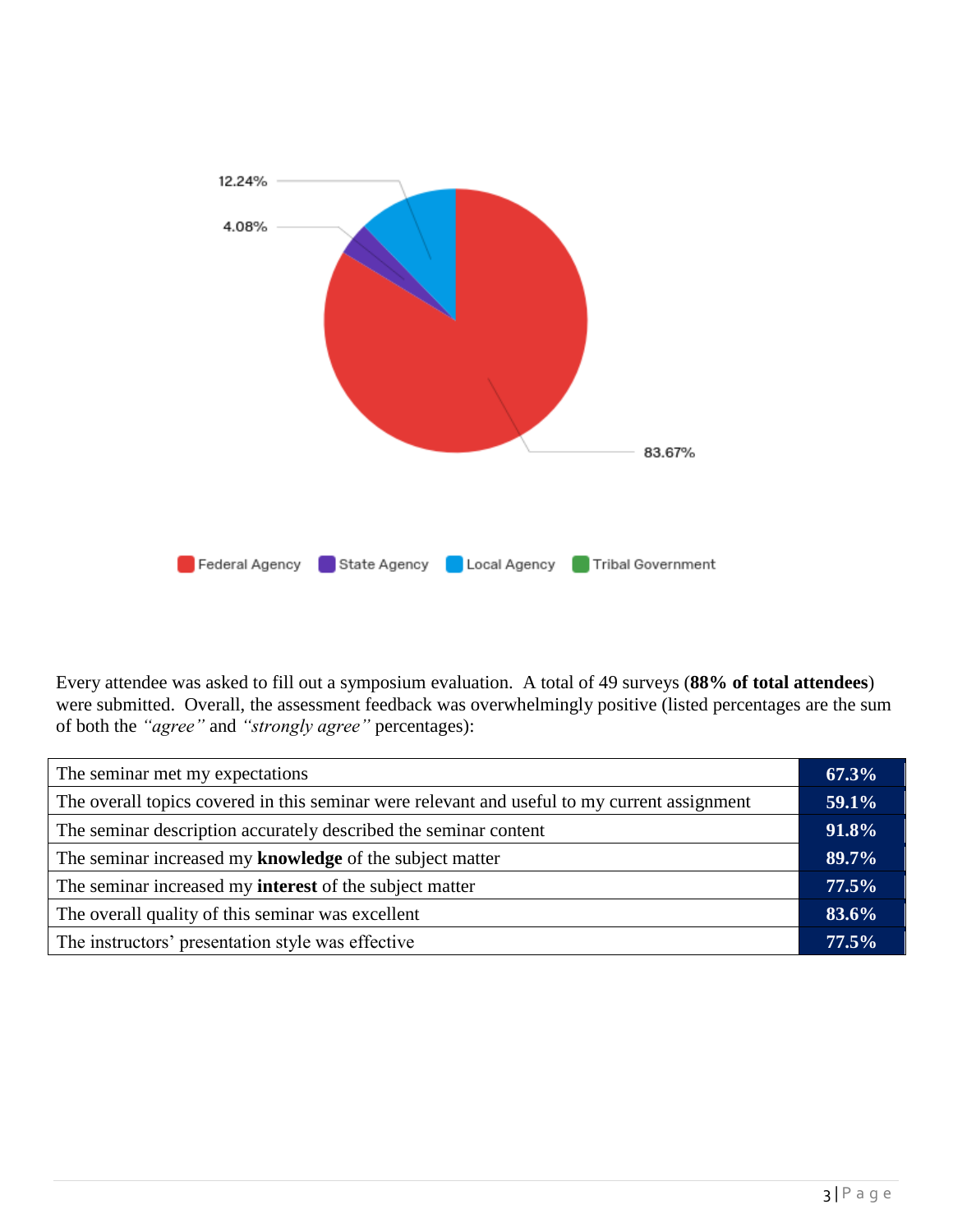The exit survey also contained the following question (Q3): Would you attend a second more in-depth symposium on this topic? The survey revealed that **69.4%** of the symposium participants would attend a second more in-depth symposium.



Open-attended responses indicated a common satisfaction with the course with particularly positive comments regarding the competence of the instructor and the content's utility and pertinence to their field of work. The following questions were asked in the exit survey and no edits have been made to the comments with the exception of spelling.

*Q4. What is your preference for the next symposium?*

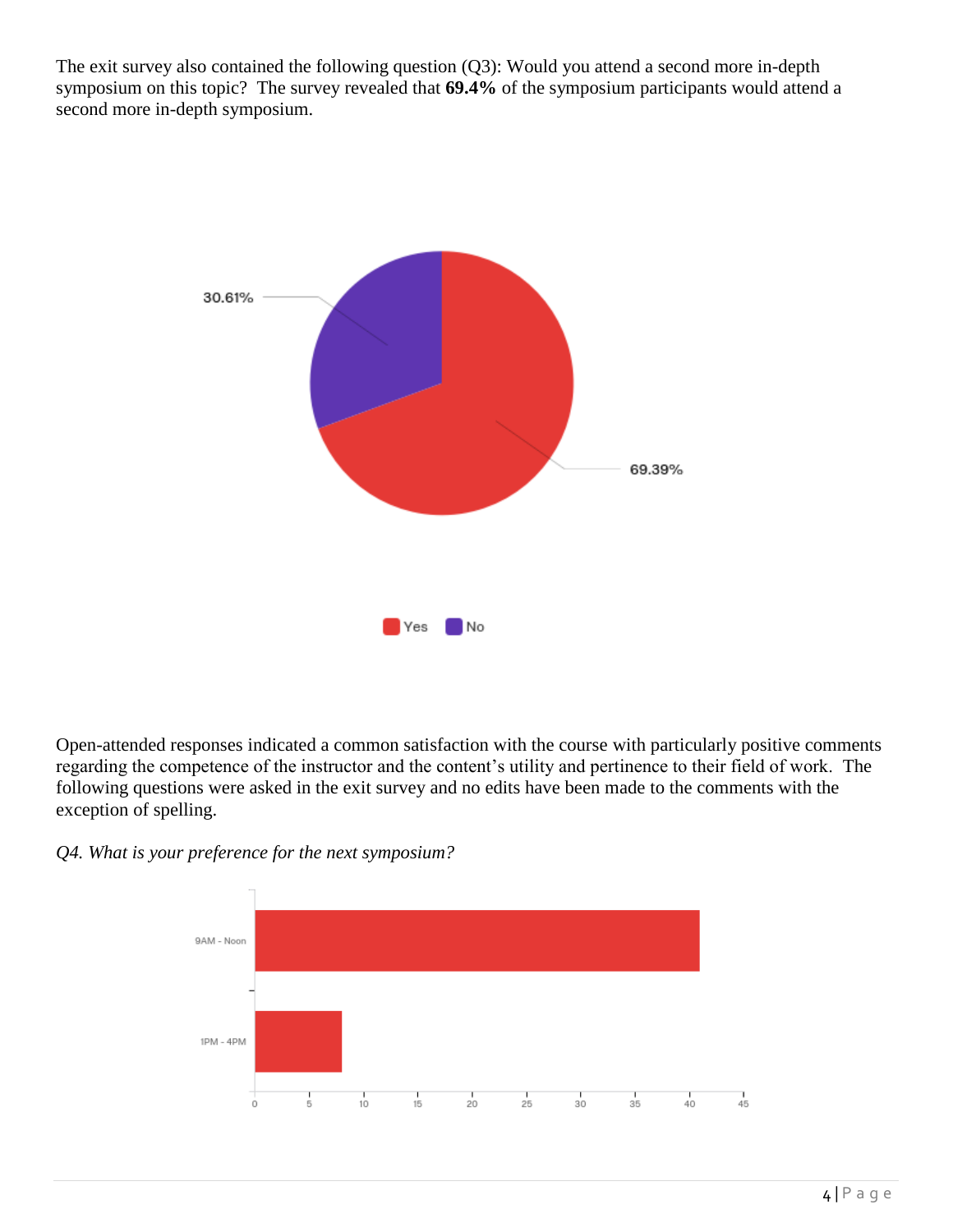*Q5. What other topic/subject matter would you like to see presented in similar seminars, tabletop exercises or practicums?*

- Command fast operation.
- Treat analysis more specific info on game theory.
- Tabletop on border security resource.
- Intelligence gathering Interviewing/ Debriefing Intel Research.
- Interviews/Interrogations.
- Make it more exclusive depending on the agency to better adapt it.
- Strategic Planning- Military decision making process.
- Gang and violent crime.
- Intelligence Techniques and Collection.
- Apply the Theory to drug routes.
- Machine Learning Artificial Intelligence.
- Cyber security past practices Practical research needs from real issues.
- Table top exercise.
- Utilizing models, such as those discussed, to predict and thwart explorations of ports of entry for commerce.
- How these theories are burnt.
- Interview techniques Terrorism Gangs.
- Can't think of anything at this moment.
- Intelligence data processing- both geospatial analysis and machine learning. Motivational models for leo HR- Management.
- A symposium on current and local crime trends and how police responses has changed because of the anti-police atmosphere.
- Studier in Predictability Analytics with or where social media is being used. Information collected by PC.
- Environmental human detection Technology driven policing criminal intake automation.
- Gender terrorism tactics.
- More intel.
- Transnational threat International Liaison LEOS.
- How to assess threat activities that go undetected Factors that influence threat behavior.
- Human & Contraband movements.
- Social network analysis Criminal network structure Integrating LE Intel Assets w/incident command Strategic Debrief/Interviewing.
- Introduction of intelligence into models. Attacking adversaries' center of gravity.
- Crime analysis.

#### *Q5. If there are any additional comments you have about the seminar topics covered please provide them below.*

- Great! Very insightful.
- Thank you!
- Have you used criminals to war game?
- Possibly bring in professors with more job knowledge in law enforcement or prior officers/agents proficient in the symposium topic in order to make the information more relevant to law enforcement professionals.
- Desk Chairs, difficult to write with these chairs.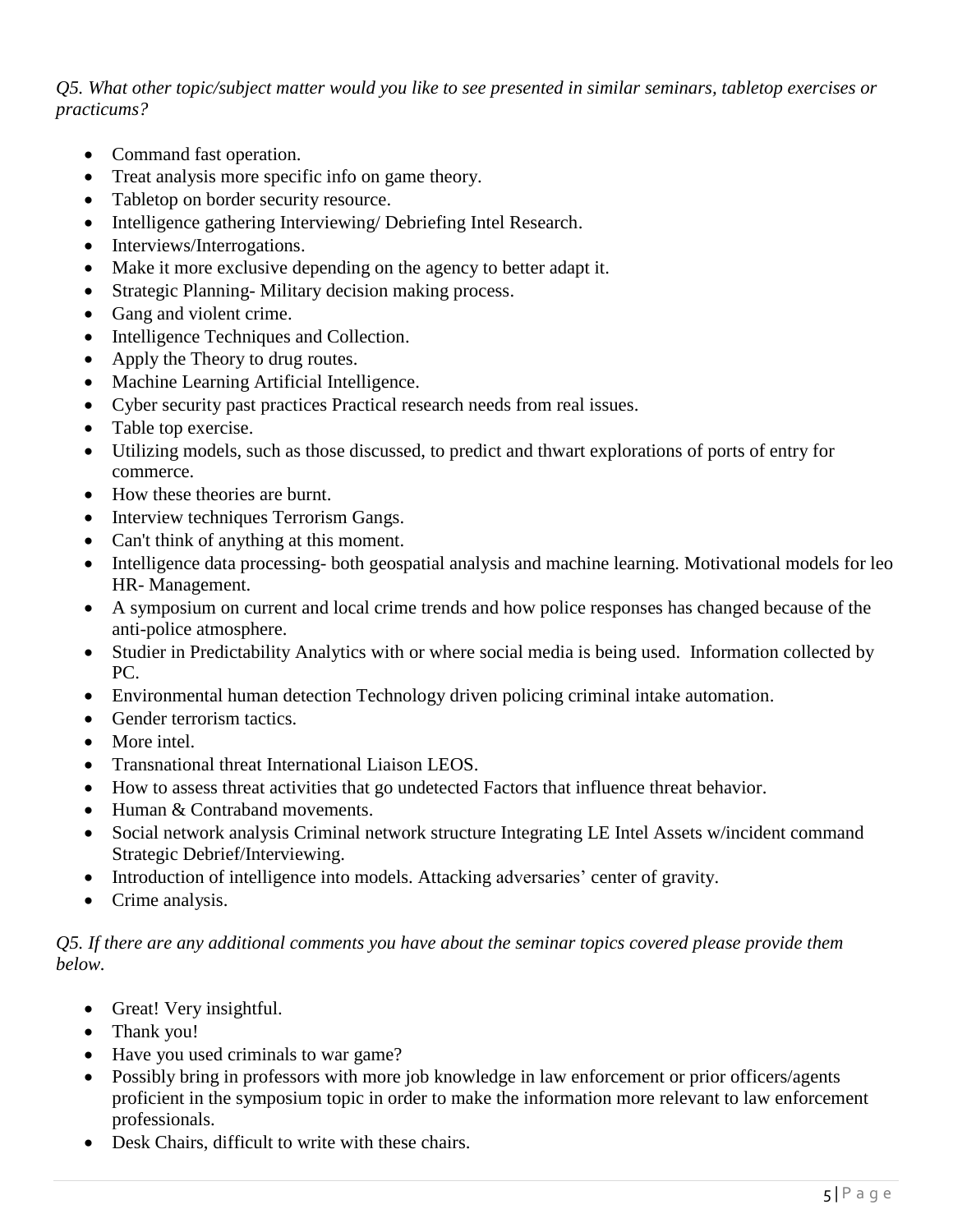- Thank you.
- AWESOME PRESENTATIONS.
- Anything regarding border security and counter proliferation.
- Very good symposium.
- Thank you, this was very informational!
- None.
- Very informative and will useful in deploying resources.
- Very good, Informative.
- Good introduction to Game Theory.
- I believe a bit more hands on examples and have those presenting give their outlook on those examples used.
- EXCELLENT.
- Thanks for invitation.
- None.
- No.

## **Webcast Analytics**

This symposium was the fourth effort to add a webcast feature as part of the value added deliverable of this program. All six symposiums have been filmed and can be viewed by the public on our website and YouTube account to enhance future viewings of the symposium series. The PI will continue with simultaneous webcast broadcasting of the symposium series with efforts to increase viewership through this medium.

**Total views:** 54 **Total shares:** 4

## **Symposium Series Visibility**

In an effort to promote the symposium series and the work of the Borders and Trade Institute (BTI) we have actively engaged on Twitter and local news media outlets.

• There were thirteen (13) tweets that were sent prior, during, and just after the symposium event. The tweets received a total of **1,900** impressions.

## **Learning**

Every attendee was asked to take a six (6) question Pretest Questionnaire in order to gauge the level of understanding of the topic. In addition, the participants were asked to take the same six (6) question Posttest Questionnaire at the conclusion of the symposium. The first question asked of the participant was to selfmeasure their level of knowledge on the topic on a 1 to 10 scale with 1 as *No Knowledgeable* and 10 as *Very Knowledgeable*. A total of 46 pretests/posttests (82% of total attendees) were returned by the participants.

*Analysis*: Self-evaluation by the participants indicated a **30% increase** in learning. The average Pretest Questionnaire score was **54%** and the average Posttest Questionnaire score was **89%**. The results of the Pretest and Posttest Questionnaires revealed a **35% increase** in learning.